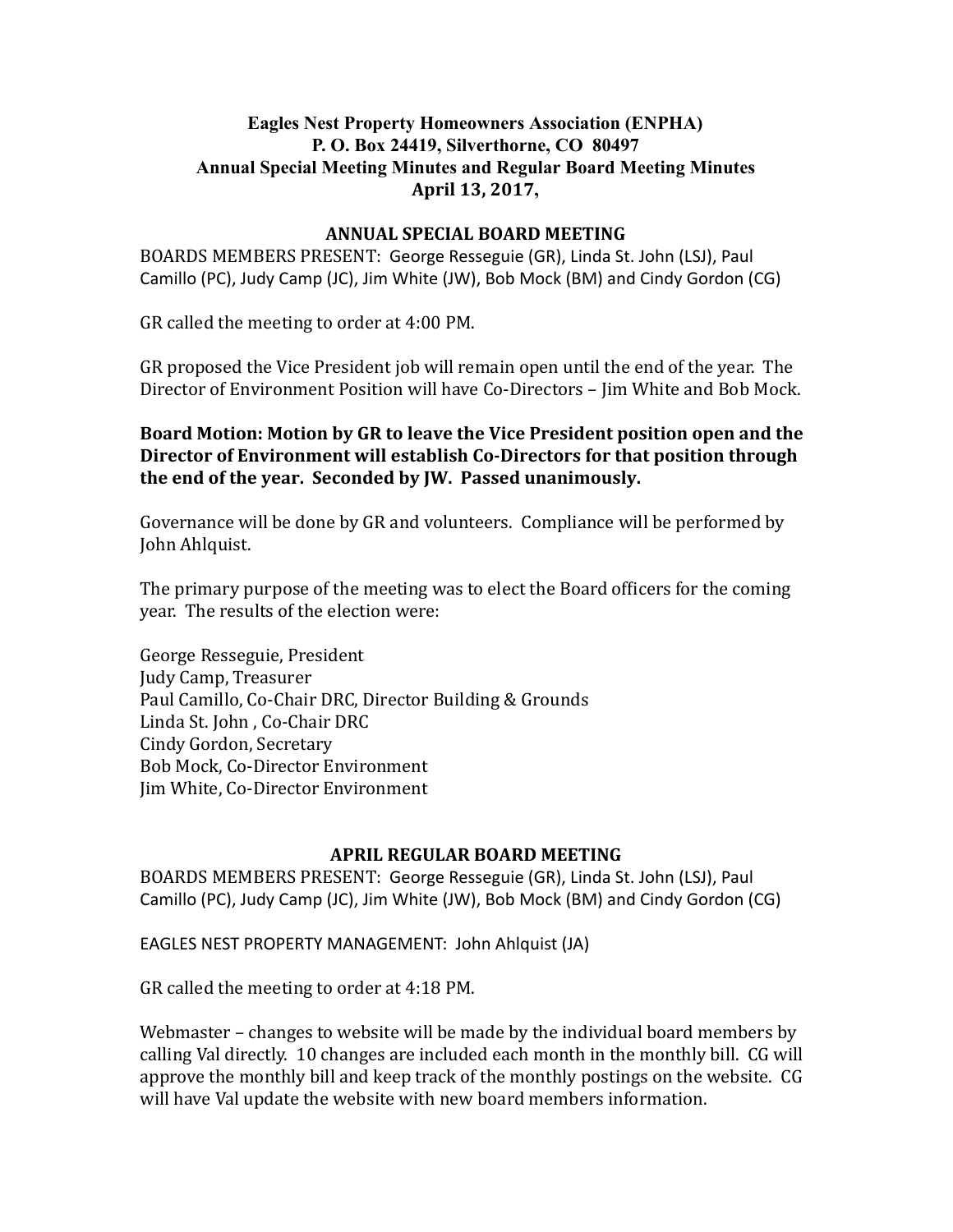#### ANNUAL MEETING SUMMARY

Homeowner complaints about how long one homeowner spoke about an issue that was not clearly presented.

Question asking if the Board would address short‑term rentals. BM discussed one issue with short rentals - the problem of garbage cans not being put away after the trash is picked up from rental properties.

Question regarding a community communication system. GR will talk with JoAnne Nadalin regarding this.

Question regarding covers on porch furniture. There is a covenant that says furniture not in active use, cannot be visible if it is stored on a deck. GR will suggest the homeowner contact their association president.

#### FINANCIAL REPORT

First Verizon payment received in April. Payment was made to Neils Lunceford for summer maintenance. DRC revenue to date is \$14K. 2017 Dues Collection – 3 outstanding unpaid bills. The one homeowner will not be charged a late charge as ENPHA had a wrong mailing address. The two owners that have not paid will be charged the late charge.

Tax Return

A few changes were made and the taxes will be filed as soon as possible.

# Signature Cards

All directors are authorized signers. The new directors have been added to the signature cards. Checks over \$1000 require 2 board signatures. JC would like to raise the limit to \$2500.

# Board Motion: JC made a motion to raise the second board signature limit requirement from \$1000 to \$2500. Checks issued over \$2500 will require two board signatures. LSJ seconded. Passed unanimously.

COMPLIANCE Monthly Status Report The property with snowmobiles and trailers on the driveway, are moving out.

# HOA Site Rehabilitation (205 Middle Court)

GR presented options to replace the trees from Ceres Landcare.. GR will review Board's preferences with Ceres who will contact the homeowner and then provide feedback to the Board. PC suggested that the homeowner be advised to have a response by the May Board meeting.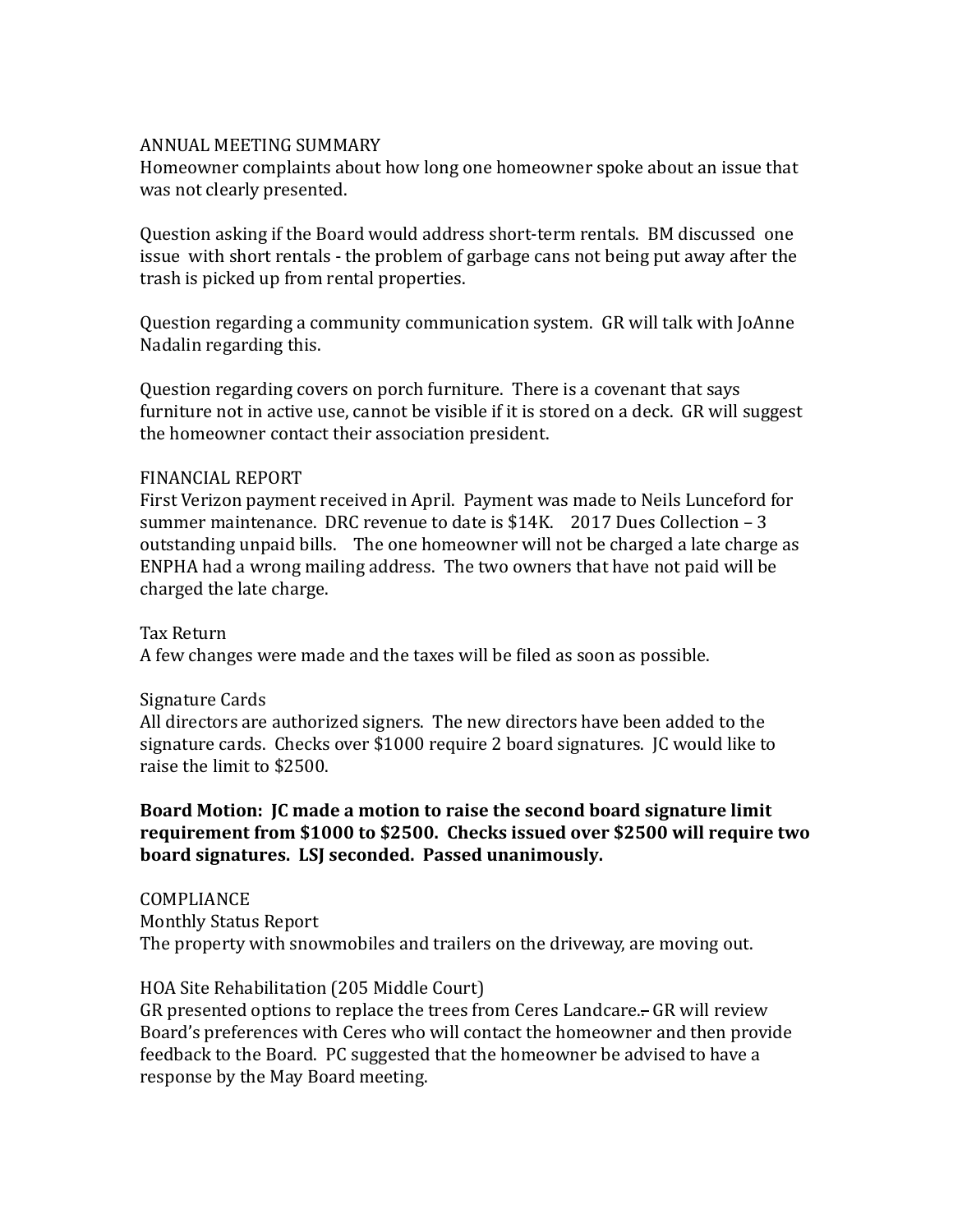BM wants to know if there will be a fine structure developed in the event there are other incidents moving forward.

# ENVIRONMENTAL

Weed Mitigation Program

GR, JoAnne Nadalin and Dave Anderson will handle the weeds for the ENPHA. JW and BM will learn the weed process during the remainder of the year.

100 homeowners have opted in to the weed spraying. The Board is hoping more homeowners will opt in before the deadline of June 15. Reminders will continue to be sent out to the homeowners until the deadline.

Billing for homeowners and sub-associations will be done by Peggy Long.

Trees & Trails GR will meet with the new Board Members – JW and BM and develop plans.

# BUILDING & GROUNDS

Community Center rentals for March.

- 2 ‑ Sub Association Parties
- 6 Non Profit Functions
- 1 ‑ Rental
- 20 Total Functions during the month including Mahjong

Cleaning of the CC is once a month. Landscaping will begin soon for the season.

GR and PC met with Caleb Kehrwald, former Manager of the Raven Golf Course, regarding the Middle Entrance. PC is putting together a 3‑year plan and budget for this neighborhood beautification project.

# DRC

- Current projects: 10 – Homes under construction 4 – Approved to start 1 – Completed construction
- 4 Pending final approval
- 3 Modifications in progress
- 23 Total Project

SUB‑ASSOCIATIONS Elk Haven Project PC & GR are going to meet with Jan Leuthauser to discuss a landscaping plan.